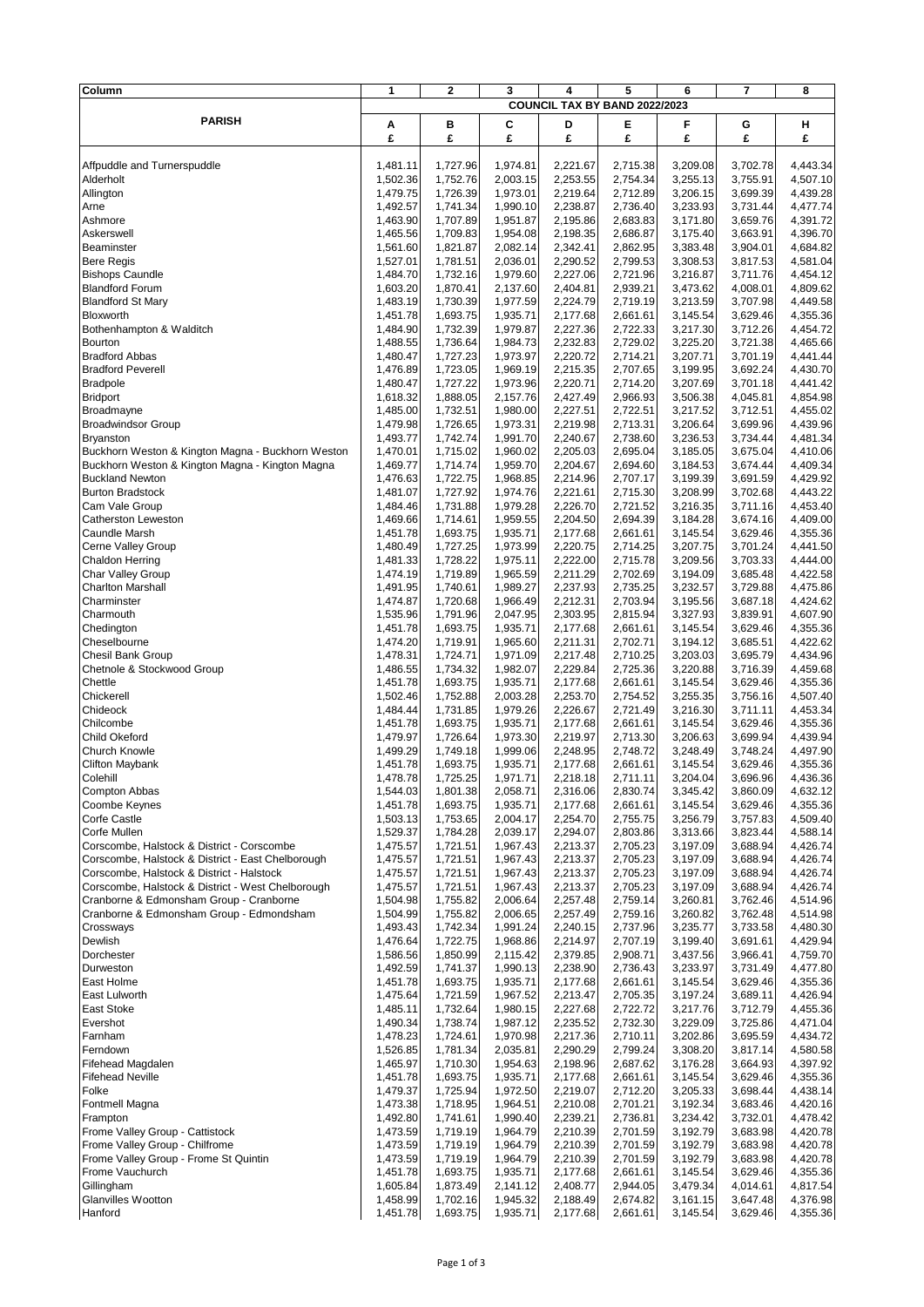| Column                                         | 1                    | 2                    | 3                    | 4                             | 5                    | 6                    | 7                    | 8                    |
|------------------------------------------------|----------------------|----------------------|----------------------|-------------------------------|----------------------|----------------------|----------------------|----------------------|
|                                                |                      |                      |                      | COUNCIL TAX BY BAND 2022/2023 |                      |                      |                      |                      |
| <b>PARISH</b>                                  | Α                    | в                    | C                    | D                             | Е                    | F                    | G                    | н                    |
|                                                | £                    | £                    | £                    | £                             | £                    | £                    | £                    | £                    |
| Haydon                                         | 1,451.78             | 1,693.75             | 1,935.71             | 2,177.68                      | 2,661.61             | 3,145.54             | 3,629.46             | 4,355.36             |
| Hazelbury Bryan                                | 1,480.85             | 1,727.67             | 1,974.47             | 2,221.29                      | 2,714.91             | 3,208.53             | 3,702.14             | 4,442.58             |
| <b>High Stoy Group</b>                         | 1,481.77             | 1,728.73             | 1,975.69             | 2,222.66                      | 2,716.59             | 3,210.51             | 3,704.43             | 4,445.32             |
| Hilton                                         | 1,467.94             | 1,712.60             | 1,957.26             | 2,201.92                      | 2,691.24             | 3,180.55             | 3,669.86             | 4,403.84             |
| Hinton St Mary                                 | 1,463.97             | 1,707.97             | 1,951.96             | 2,195.96                      | 2,683.95             | 3,171.94             | 3,659.93             | 4,391.92             |
| Holt                                           | 1,469.45             | 1,714.36             | 1,959.27             | 2,204.18                      | 2,694.00             | 3,183.82             | 3,673.63             | 4,408.36             |
| Holwell                                        | 1,479.65             | 1,726.26             | 1,972.87             | 2,219.48                      | 2,712.70             | 3,205.92             | 3,699.13             | 4,438.96             |
| Hooke                                          | 1,459.65             | 1,702.94             | 1,946.21             | 2,189.49                      | 2,676.04             | 3,162.60             | 3,649.14             | 4,378.98             |
| Ibberton                                       | 1,458.90             | 1,702.06             | 1,945.20             | 2,188.36                      | 2,674.66             | 3,160.97             | 3,647.26             | 4,376.72             |
| Iwerne Courtney & Stepleton - Iwerne Courtney  | 1,470.68             | 1,715.80             | 1,960.91             | 2,206.03                      | 2,696.26             | 3,186.49             | 3,676.71             | 4,412.06             |
| Iwerne Courtney & Stepleton - Iwerne Stepleton | 1,470.68             | 1,715.80             | 1,960.91             | 2,206.03                      | 2,696.26             | 3,186.49             | 3,676.71             | 4,412.06<br>4,468.90 |
| <b>Iwerne Minster</b>                          | 1,489.63             | 1,737.90             | 1,986.17             | 2,234.45                      | 2,731.00             | 3,227.54             | 3,724.08             |                      |
| Kimmeridge<br>Knightsford Group - Tincleton    | 1,451.78<br>1,495.23 | 1,693.75<br>1,744.44 | 1,935.71<br>1,993.64 | 2,177.68<br>2,242.85          | 2,661.61<br>2,741.26 | 3,145.54<br>3,239.67 | 3,629.46<br>3,738.08 | 4,355.36<br>4,485.70 |
| Knightsford Group - West Knighton              | 1,490.17             | 1,738.54             | 1,986.90             | 2,235.27                      | 2,732.00             | 3,228.73             | 3,725.44             | 4,470.54             |
| Knightsford Group - West Stafford              | 1,483.19             | 1,730.40             | 1,977.59             | 2,224.80                      | 2,719.20             | 3,213.60             | 3,707.99             | 4,449.60             |
| Knightsford Group - Woodsford                  | 1,478.21             | 1,724.59             | 1,970.95             | 2,217.33                      | 2,710.07             | 3,202.81             | 3,695.54             | 4,434.66             |
| Knowlton Group - Chalbury                      | 1,472.25             | 1,717.64             | 1,963.01             | 2,208.39                      | 2,699.14             | 3,189.90             | 3,680.64             | 4,416.78             |
| Knowlton Group - Horton                        | 1,472.25             | 1,717.64             | 1,963.01             | 2,208.39                      | 2,699.14             | 3,189.90             | 3,680.64             | 4,416.78             |
| Knowlton Group - Wimborne St Giles             | 1,472.25             | 1,717.64             | 1,963.01             | 2,208.39                      | 2,699.14             | 3,189.90             | 3,680.64             | 4,416.78             |
| Knowlton Group - Woodlands                     | 1,472.25             | 1,717.64             | 1,963.01             | 2,208.39                      | 2,699.14             | 3,189.90             | 3,680.64             | 4,416.78             |
| Langton Long                                   | 1,451.78             | 1,693.75             | 1,935.71             | 2,177.68                      | 2,661.61             | 3,145.54             | 3,629.46             | 4,355.36             |
| <b>Langton Matravers</b>                       | 1,494.37             | 1,743.43             | 1,992.49             | 2,241.56                      | 2,739.69             | 3,237.81             | 3,735.93             | 4,483.12             |
| Leigh                                          | 1,478.63             | 1,725.08             | 1,971.51             | 2,217.96                      | 2,710.84             | 3,203.72             | 3,696.59             | 4,435.92             |
| Littlebredy                                    | 1,451.78             | 1,693.75             | 1,935.71             | 2,177.68                      | 2,661.61             | 3,145.54             | 3,629.46             | 4,355.36             |
| <b>Litton Cheney</b>                           | 1,483.54             | 1,730.80             | 1,978.06             | 2,225.32                      | 2,719.84             | 3,214.35             | 3,708.86             | 4,450.64             |
| Loders                                         | 1,487.45             | 1,735.37             | 1,983.27             | 2,231.19                      | 2,727.01             | 3,222.83             | 3,718.64             | 4,462.38             |
| Long Bredy & Kingston Russell Group            | 1,487.13             | 1,735.00             | 1,982.85             | 2,230.71                      | 2,726.42             | 3,222.14             | 3,717.84             | 4,461.42             |
| Lower Winterborne Group - Anderson             | 1,474.49             | 1,720.25             | 1,965.99             | 2,211.75                      | 2,703.25             | 3,194.75             | 3,686.24             | 4,423.50             |
| Lower Winterborne Group - Winterborne Kingston | 1,528.22             | 1,782.93             | 2,037.63             | 2,292.34                      | 2,801.75             | 3,311.16             | 3,820.56             | 4,584.68             |
| Lower Winterborne Group - Winterborne Zelston  | 1,484.99             | 1,732.49             | 1,979.99             | 2,227.49                      | 2,722.49             | 3,217.49             | 3,712.48             | 4,454.98             |
| Lydlinch                                       | 1,475.28             | 1,721.17             | 1,967.04             | 2,212.93                      | 2,704.69             | 3,196.46             | 3,688.21             | 4,425.86             |
| Lyme Regis                                     | 1,495.14             | 1,744.34             | 1,993.52             | 2,242.72                      | 2,741.10             | 3,239.49             | 3,737.86             | 4,485.44             |
| <b>Lytchett Matravers</b>                      | 1,497.66             | 1,747.28             | 1,996.88             | 2,246.50                      | 2,745.72             | 3,244.95             | 3,744.16             | 4,493.00             |
| Lytchett Minster & Upton                       | 1,526.13             | 1,780.50             | 2,034.85             | 2,289.21                      | 2,797.92             | 3,306.64             | 3,815.34             | 4,578.42             |
| Maiden Newton                                  | 1,504.01             | 1,754.68             | 2,005.35             | 2,256.02                      | 2,757.36             | 3,258.70             | 3,760.03             | 4,512.04             |
| Manston & Hammoon Group - Hammoon              | 1,480.47             | 1,727.23             | 1,973.97             | 2,220.72                      | 2,714.21             | 3,207.71             | 3,701.19             | 4,441.44             |
| Manston & Hammoon Group - Manston              | 1,480.47             | 1,727.23             | 1,973.97             | 2,220.72                      | 2,714.21             | 3,207.71             | 3,701.19             | 4,441.44             |
| Mapperton                                      | 1,451.78             | 1,693.75             | 1,935.71             | 2,177.68                      | 2,661.61             | 3,145.54             | 3,629.46             | 4,355.36             |
| Mappowder                                      | 1,458.87             | 1,702.03             | 1,945.17             | 2,188.32                      | 2,674.61             | 3,160.91             | 3,647.19             | 4,376.64             |
| Marnhull                                       | 1,479.25             | 1,725.79             | 1,972.33             | 2,218.88                      | 2,711.97             | 3,205.05             | 3,698.13             | 4,437.76             |
| Melbury Abbas & Cann Group - Cann              | 1,466.69             | 1,711.15             | 1,955.59             | 2,200.05                      | 2,688.95             | 3,177.85             | 3,666.74             | 4,400.10             |
| Melbury Abbas & Cann Group - Melbury Abbas     | 1,466.69             | 1,711.15             | 1,955.59             | 2,200.05                      | 2,688.95             | 3,177.85             | 3,666.74             | 4,400.10             |
| Melbury Bubb                                   | 1,451.78             | 1,693.75             | 1,935.71             | 2,177.68                      | 2,661.61             | 3,145.54             | 3,629.46             | 4,355.36             |
| Melbury Osmond                                 | 1,501.81             | 1,752.11             | 2,002.41             | 2,252.72                      | 2,753.33             | 3,253.93             | 3,754.53             | 4,505.44             |
| <b>Melbury Sampford</b>                        | 1,451.78<br>1,464.15 | 1,693.75             | 1,935.71<br>1,952.20 | 2,177.68                      | 2,661.61<br>2,684.28 | 3,145.54             | 3,629.46<br>3,660.38 | 4,355.36             |
| Melcombe Horsey                                |                      | 1,708.18             |                      | 2,196.23                      |                      | 3,172.33<br>3,189.35 | 3,680.01             | 4,392.46             |
| Milborne St Andrew<br>Milton Abbas             | 1,472.00<br>1,490.36 | 1,717.34<br>1,738.76 | 1,962.67<br>1,987.15 | 2,208.01<br>2,235.55          | 2,698.68<br>2,732.34 | 3,229.13             | 3,725.91             | 4,416.02<br>4,471.10 |
| Minterne Magna                                 | 1,475.24             | 1,721.12             | 1,966.99             | 2,212.87                      | 2,704.62             | 3,196.37             | 3,688.11             | 4,425.74             |
| Morden                                         | 1,473.16             | 1,718.69             | 1,964.22             | 2,209.75                      | 2,700.81             | 3,191.86             | 3,682.91             | 4,419.50             |
| Moreton                                        | 1,491.67             | 1,740.29             | 1,988.90             | 2,237.52                      | 2,734.75             | 3,231.98             | 3,729.19             | 4,475.04             |
| Mosterton                                      | 1,485.87             | 1,733.53             | 1,981.17             | 2,228.82                      | 2,724.11             | 3,219.41             | 3,714.69             | 4,457.64             |
| Motcombe                                       | 1,481.63             | 1,728.58             | 1,975.51             | 2,222.46                      | 2,716.34             | 3,210.22             | 3,704.09             | 4,444.92             |
| Netherbury                                     | 1,463.61             | 1,707.55             | 1,951.48             | 2,195.42                      | 2,683.29             | 3,171.16             | 3,659.03             | 4,390.84             |
| North Wootton                                  | 1,451.78             | 1,693.75             | 1,935.71             | 2,177.68                      | 2,661.61             | 3,145.54             | 3,629.46             | 4,355.36             |
| Okeford Fitzpaine                              | 1,495.65             | 1,744.94             | 1,994.21             | 2,243.49                      | 2,742.04             | 3,240.60             | 3,739.14             | 4,486.98             |
| Osmington                                      | 1,485.89             | 1,733.54             | 1,981.19             | 2,228.84                      | 2,724.14             | 3,219.44             | 3,714.73             | 4,457.68             |
| Owermoigne                                     | 1,486.25             | 1,733.97             | 1,981.67             | 2,229.39                      | 2,724.81             | 3,220.23             | 3,715.64             | 4,458.78             |
| Pamphill                                       | 1,466.79             | 1,711.27             | 1,955.73             | 2,200.20                      | 2,689.13             | 3,178.07             | 3,666.99             | 4,400.40             |
| Piddle Valley Group                            | 1,465.85             | 1,710.17             | 1,954.47             | 2,198.79                      | 2,687.41             | 3,176.03             | 3,664.64             | 4,397.58             |
| Pimperne                                       | 1,478.26             | 1,724.64             | 1,971.02             | 2,217.40                      | 2,710.16             | 3,202.91             | 3,695.66             | 4,434.80             |
| Portland                                       | 1,536.23             | 1,792.28             | 2,048.31             | 2,304.36                      | 2,816.44             | 3,328.52             | 3,840.59             | 4,608.72             |
| Powerstock & North Poorton Group               | 1,467.31             | 1,711.87             | 1,956.42             | 2,200.98                      | 2,690.09             | 3,179.20             | 3,668.29             | 4,401.96             |
| Poxwell                                        | 1,451.78             | 1,693.75             | 1,935.71             | 2,177.68                      | 2,661.61             | 3,145.54             | 3,629.46             | 4,355.36             |
| Puddletown Area Group                          | 1,491.75             | 1,740.39             | 1,989.01             | 2,237.64                      | 2,734.89             | 3,232.15             | 3,729.39             | 4,475.28             |
| Pulham                                         | 1,451.78             | 1,693.75             | 1,935.71             | 2,177.68                      | 2,661.61             | 3,145.54             | 3,629.46             | 4,355.36             |
| Puncknowle and Swyre Group                     | 1,474.05             | 1,719.73             | 1,965.40             | 2,211.08                      | 2,702.43             | 3,193.78             | 3,685.13             | 4,422.16             |
| Purse Caundle                                  | 1,458.00             | 1,701.01             | 1,944.00             | 2,187.01                      | 2,673.01             | 3,159.02             | 3,645.01             | 4,374.02             |
| Queen Thorne Group                             | 1,484.11             | 1,731.46             | 1,978.81             | 2,226.17                      | 2,720.88             | 3,215.58             | 3,710.28             | 4,452.34             |
| Rampisham                                      | 1,472.69             | 1,718.14             | 1,963.59             | 2,209.04                      | 2,699.94             | 3,190.84             | 3,681.73             | 4,418.08             |
| Shaftesbury                                    | 1,556.19<br>1,466.79 | 1,815.57<br>1,711.27 | 2,074.93<br>1,955.73 | 2,334.30<br>2,200.20          | 2,853.03<br>2,689.13 | 3,371.77             | 3,890.49<br>3,666.99 | 4,668.60             |
| Shapwick<br>Sherborne                          |                      |                      | 2,138.90             |                               |                      | 3,178.07             |                      | 4,400.40<br>4,812.54 |
| Shillingstone                                  | 1,604.17<br>1,499.95 | 1,871.54<br>1,749.95 | 1,999.94             | 2,406.27<br>2,249.94          | 2,941.00<br>2,749.93 | 3,475.73<br>3,249.92 | 4,010.44<br>3,749.89 | 4,499.88             |
| <b>Shipton Gorge</b>                           | 1,482.69             | 1,729.81             | 1,976.92             | 2,224.04                      | 2,718.27             | 3,212.50             | 3,706.73             | 4,448.08             |
| Silton                                         | 1,478.08             | 1,724.43             | 1,970.78             | 2,217.13                      | 2,709.83             | 3,202.52             | 3,695.21             | 4,434.26             |
| Sixpenny Handley & Pentridge                   | 1,521.66             | 1,775.28             | 2,028.88             | 2,282.50                      | 2,789.72             | 3,296.95             | 3,804.16             | 4,565.00             |
| South Perrott                                  | 1,487.07             | 1,734.93             | 1,982.77             | 2,230.62                      | 2,726.31             | 3,222.01             | 3,717.69             | 4,461.24             |
|                                                |                      |                      |                      |                               |                      |                      |                      |                      |